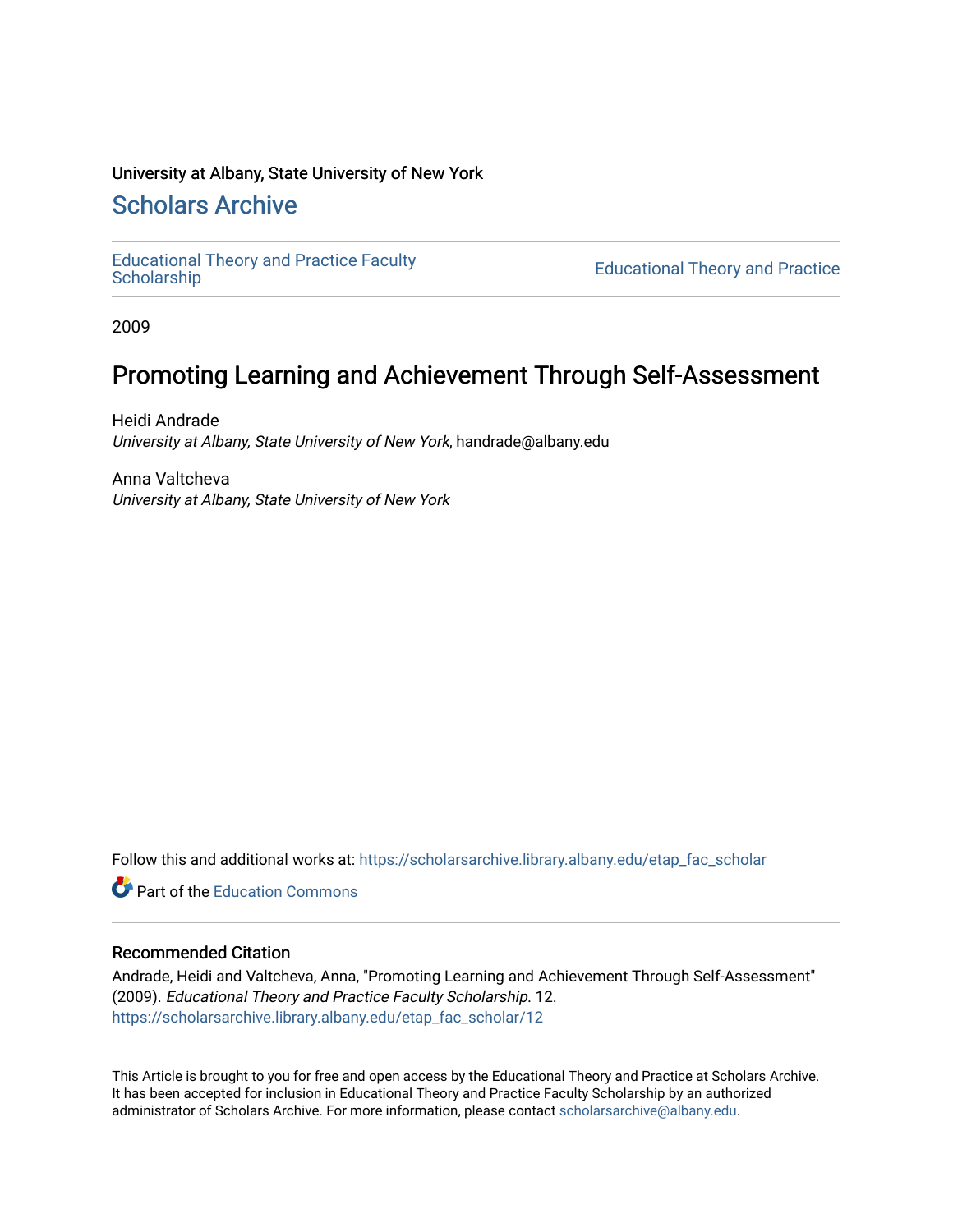Theory Into Practice, 48:12–19, 2009 Copyright © The College of Education and Human Ecology, The Ohio State University ISSN: 0040-5841 print/1543-0421 online DOI: 10.1080/00405840802577544

Heidi Andrade Anna Valtcheva

# Promoting Learning and Achievement Through Self-Assessment

Criteria-referenced self-assessment is a process during which students collect information about their own performance or progress; compare it to explicitly stated criteria, goals, or standards; and revise accordingly. The authors argue that self-assessment must be a formative type of assessment, done on drafts of works in progress: It should not be a matter of determining one's own grade. As such, the purposes of self-assessment are to identify areas of strength and weakness in one's work in order to make improvements and promote learning. Criteria-referenced selfassessment has been shown to promote achievement. This article introduces criteria-referenced

self-assessment, describes how it is done, and reviews some of the research on its benefits to students.

**A** FORMATIVE CONCEPTION OF assessment<br>honors the crucial role of feedback in honors the crucial role of feedback in learning. Research has clearly shown that feedback promotes learning and achievement (Bangert-Drowns, Kulik, Kulik, & Morgan, 1991; Brinko, 1993; Butler & Winne, 1995; Crooks, 1988), yet most students get little informative feedback on their work (Black & Wiliam, 1998). The scarcity of feedback in most classrooms is due, in large part, to the fact that few teachers have the luxury of regularly responding to each student's work. Fortunately, research also shows that students themselves can be useful sources of feedback via self-assessment (Andrade & Boulay, 2003; Andrade, Du, & Wang, 2008; Ross, Rolheiser, & Hogaboam-Gray, 1999). Self-assessment is a key element in formative assessment because it involves

Heidi Andrade is an assistant professor and Anna Valtcheva is a research assistant, both in the School of Education at the University at Albany.

Correspondence can be addressed to Heidi Andrade, School of Education, University at Albany, 1400 Washington Avenue, ED 233, Albany, NY 12222. E-mail: handrade@uamail.albany.edu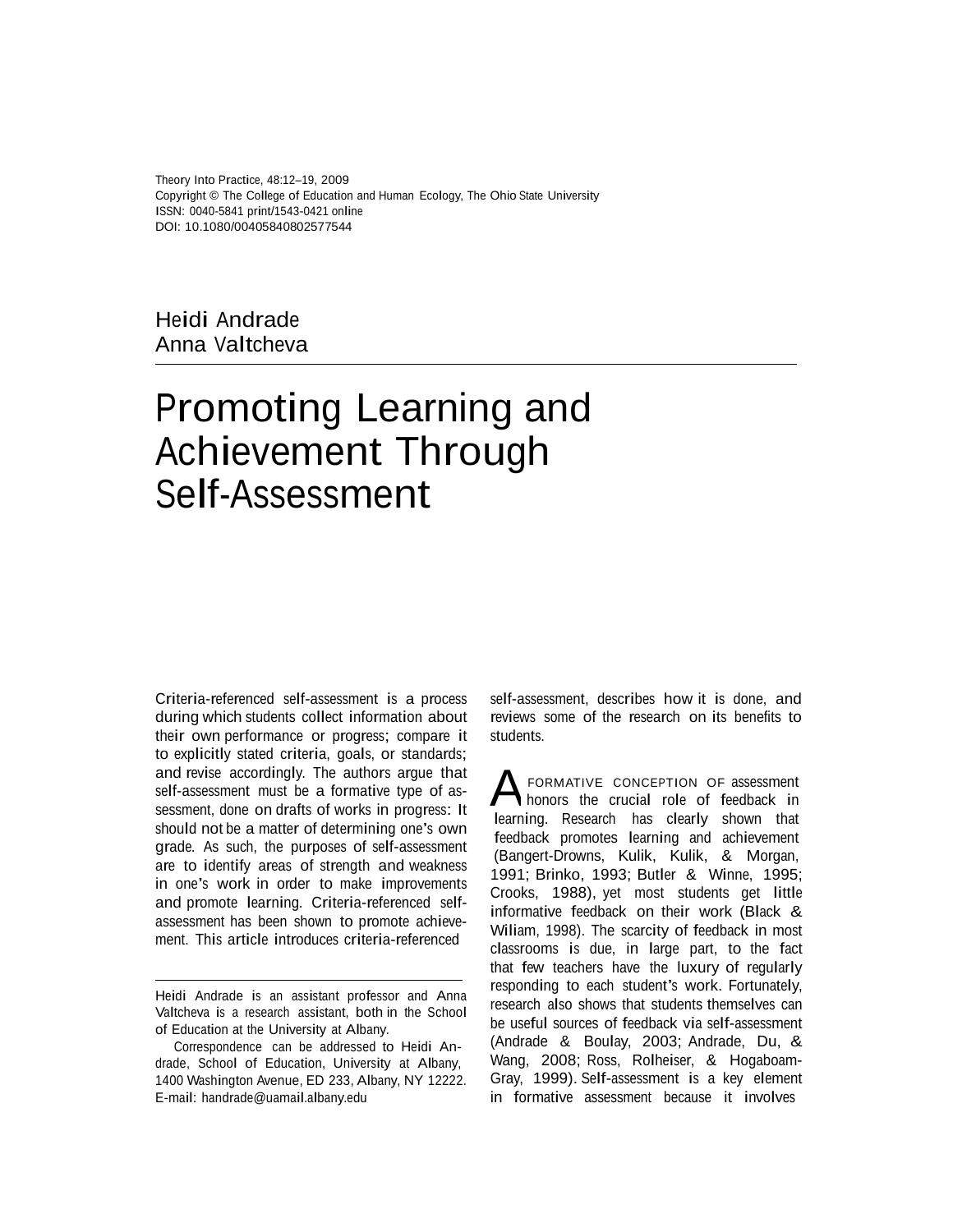students in thinking about the quality of their own work, rather than relying on their teacher as the sole source of evaluative judgments.

Self-assessment is a process of formative assessment during which students reflect on the quality of their work, judge the degree to which it reflects explicitly stated goals or criteria, and revise accordingly. The emphasis here is on the word formative: Self-assessment is done on drafts of works in progress in order to inform revision and improvement: It is not a matter of having students determining their own grades. Selfevaluation, in contrast, refers to approaches that involve students in grading their work, perhaps as part of their final grade for an assignment or a class. Given what we know about human nature, as well as findings from research regarding students' tendency to inflate self-evaluations when they will count toward formal grades (Boud & Falchikov, 1989), we subscribe to a purely formative type of student self-assessment.

#### The Purposes of Self-Assessment

The primary purposes of engaging students in careful self-assessment are to boost learning and achievement, and to promote academic selfregulation, or the tendency to monitor and manage one's own learning (Pintrich, 2000; Zimmerman & Schunk, 2004). Research suggests that self-regulation and achievement are closely related: Students who set goals, make flexible plans to meet them, and monitor their progress tend to learn more and do better in school than students who do not. Self-assessment is a core element of self-regulation because it involves awareness of the goals of a task and checking one's progress toward them. As a result of selfassessment, both self-regulation and achievement can increase (Schunk, 2003).

#### The Features of Criteria-Referenced Self-Assessment

Although even young students typically are able to think about the quality of their own work,

they do not always do so, perhaps because one or more necessary conditions are not present. In order for effective self-assessment to occur, students need (according to Goodrich, 1996):

- awareness of the value of self-assessment,
- access to clear criteria on which to base the assessment,
- a specific task or performance to assess,
- models of self-assessment.
- direct instruction in and assistance with selfassessment,
- practice,
- cues regarding when it is appropriate to selfassess, and
- opportunities to revise and improve the task or performance.

This list of conditions might seem prohibitive, but student self-assessment is feasible and is occurring in many schools around the world (Deakin-Crick, Sebba, Harlen, Guoxing, & Lawson, 2005). Several of the key conditions listed above, including modeling, cueing, direct instruction, and practice, are commonly employed classroom practices. The second condition—access to clear criteria on which to base self-assessment can be met by introducing a rubric.

A rubric is usually a one- or two-page document that lists criteria and describes varying levels of quality, from excellent to poor, for a specific assignment (Andrade, 2000; Arter & Chappuis, 2007; Goodrich, 1997). See Appendix A (available online, under the title of this article at http://ehe.osu.edu/tip/contents.cfm) for an example of a rubric that fits this definition. Although many teachers now use rubrics as scoring guides to grade student work, at their best rubrics can serve dual purposes: They can teach, as well as evaluate (Andrade & Du, 2005; Arter & McTighe, 2001; Stiggins, 2001). A good rubric describes the kinds of mistakes students tend to make, as well as the ways in which good work shines. It gives students valuable information about the task they are about to undertake and takes the guess-work out of understanding their learning targets, or what counts as high quality work. When used to scaffold self-assessment,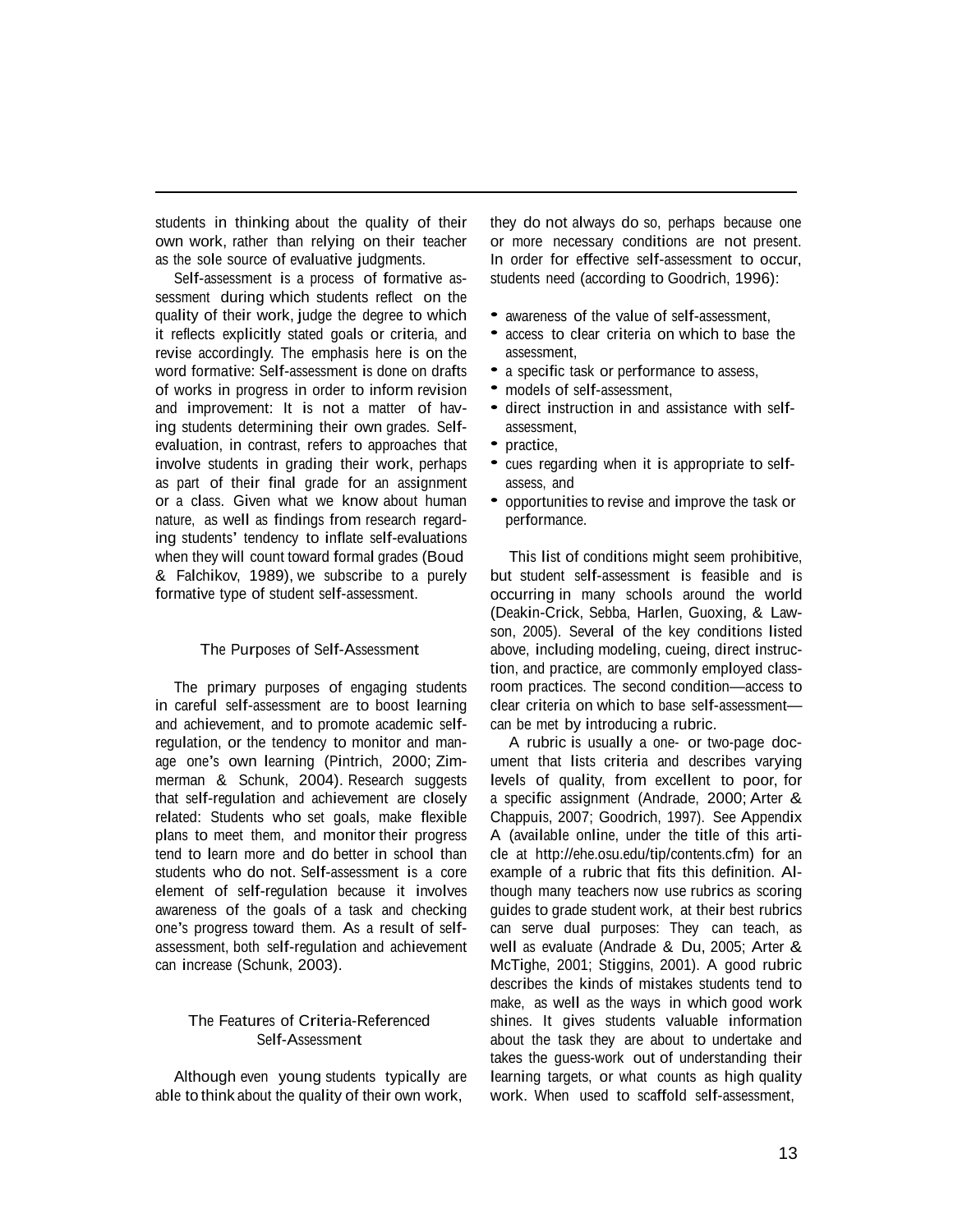rubrics can promote learning by creating the three conditions identified by Sadler (1989) for helping students to improve:

The student comes to hold a concept of quality roughly similar to that held by the teacher, is able to monitor continuously the quality of what is being produced during the act of production itself, and has a repertoire of alternative moves or strategies from which to draw at any given point. (p. 121)

There are a number of ways to engage students in effective self-assessment (e.g., Gregory, Cameron, & Davies, 2000; Paris & Paris, 2001; Ross et al., 1999; Stallings & Tascione, 1996). In general, the process involves the following three steps:

- 1. Articulate expectations. The expectations for the task or performance are clearly articulated, either by the teacher, by the students, or both. Because students become better acquainted with the task at hand when they are involved in thinking about what counts and how quality is defined (Nicol & Macfarlane-Dick, 2006), Andrade provides students with a rubric, often by cocreating all or part of it in class by analyzing and critiquing examples of strong and weak pieces of student work (Andrade & Boulay, 2003; Andrade et al., 2008). Ross and colleagues (1999) described a process of cocreating rubrics that differs only in the timing of the model or anchor papers: The teachers in their study used anchor papers to illustrate the levels on the completed rubric after it had been handed out.
- 2. Self-assessment. Students create rough or first drafts of their assignment, be it an essay, word problem, lab report, volleyball serve, or speech. They monitor their progress on the assignment by comparing their performancesin-progress to the expectations. An example from writing (Andrade et al., 2008) involves students in seeking evidence of success in their drafts. Using colored pencils or highlighters, students underline key phrases in the rubric with one color, then underline or circle

in their drafts the evidence of having met the standard articulated by the phrase. For example, students would underline clearly states an opinion in blue on their persuasive essay rubric, then underline their opinions in blue in their persuasive essay drafts. To assess one aspect of sentence fluency, they would underline sentences begin in different ways in yellow on their rubric, use the same yellow pencil to circle the first word in every sentence in their essays, and then say the circled words out loud with an ear for repetition. If students find they have not met a particular standard, they write themselves a reminder to make improvements when they write their final drafts. This process is followed for each criterion on the rubric, with pencils of various colors. The procedure can take one or two class periods: Students in an English class can look at global criteria such as ideas and content, organization, and voice on one day, then self-assess more finegrained criteria like word choice, sentence fluency, and conventions another day.

3. Revision. Students use the feedback from their self-assessments to guide revision. This last step is crucial. Students are savvy, and will not self-assess thoughtfully unless they know that their efforts can lead to opportunities to actually make improvements and possibly increase their grades.

This three-step process can be enhanced with peer assessment and teacher feedback, of course. Just these three steps, however, have been associated with significant improvements in students' writing (Andrade et al., 2008).

#### The Value of Criteria-Referenced Self-Assessment

Some research (Andrade, 2001) suggests that simply handing out and explaining a rubric may increase students' knowledge of the criteria for an assignment and help students produce work of higher quality—or it may not. Simply handing out a rubric does not guarantee much of anything. Actively involving students in using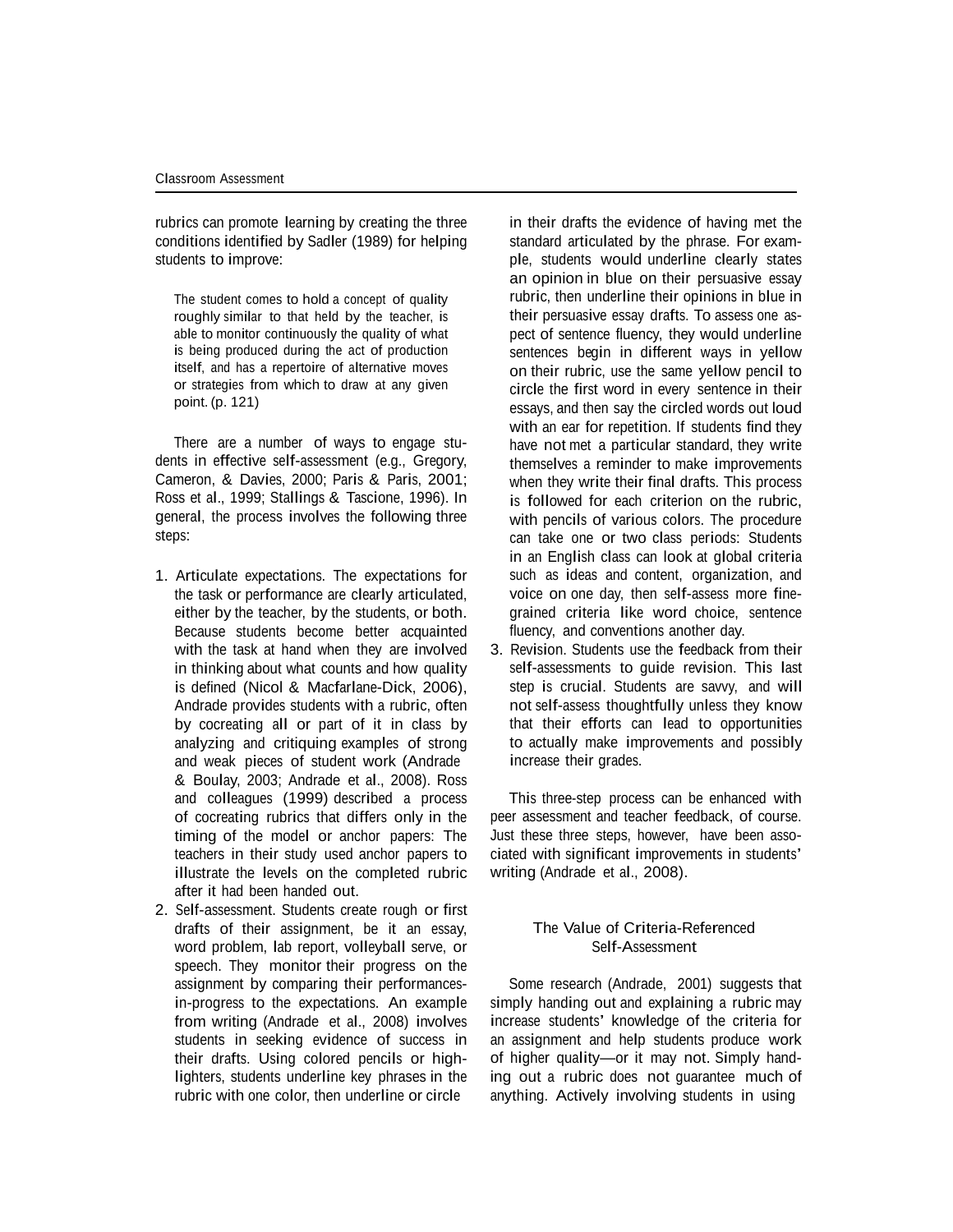a rubric to self-assess their work, however, has been associated with noticeable improvements in students' work. Research on the effects of student self-assessment covers a wide range of content areas including English writing (Evans, 2001; Hart, 1999; Wilcox, 1997; Yancey, 1998), social studies (Lewbel & Hibbard, 2001), mathematics (Adams, 1998; Ross, Hogaboam-Gray, & Rolheiser, 2002; Stallings & Tascione, 1996), science (Duffrin, Dawes, Hanson, Miyazaki, & Wolfskill, 1998; White & Frederiksen, 1998), and external examinations (MacDonald & Boud, 2003). In each case, students were either engaged in written forms of self-assessment using journals, checklists, and questionnaires; or oral forms of self-assessment, such as interviews and studentteacher conferences. To date, the bulk of the research on criteria-referenced self-assessment has been done on writing and mathematics.

## **Writing**

A study of seventh- and eighth-grade students' writing by Andrade and Boulay (2003) found a positive relationship between self-assessment and quality of writing, especially for girls. Ross et al. (1999) have reported that weak writers in fourth, fifth, and sixth grade who were trained in self-assessment of narrative writing outperformed weak writers in the comparison group. They noted that changes in conventions of language (sentence structure, grammar, and spelling) were negligible: The higher posttest scores of the weakest writers were the result of stronger performance on substantive criteria such as plot development, including the "integration of story elements around a central theme" and "the adoption of a narrative voice" (p. 124).

Andrade et al. (2008) also looked at the effectiveness of rubric-referenced self-assessment on scores on elementary school students' writing. Their findings indicated that having students use model papers to generate criteria for a writing assignment and using a rubric to self-assess first drafts is positively related to the quality of their subsequent writing. Like Ross and his colleagues (1999), Andrade et al. (2008) found that the improvements in students' writing included more

effective handling of sophisticated qualities such as ideas and content, organization, and voice. When the findings of this study were translated into typical classroom grades, the average grade for the group that engaged in rubric-referenced self-assessment was a low B, but the average grade for the comparison group was a high C.

### **Mathematics**

Mathematics teachers Stallings and Tascione (1996) have employed student self-assessment and self-evaluation in high-school and college mathematics classes. They solicited students' self-assessments after group and individual tests that consisted of a set of mathematics problems. Before the tests, the students and teacher coestablished a set of criteria for grading, including neatness of the paper, proper procedures, and correct answers. Then the teacher graded the students' test performance according to the agreed-upon criteria, marked the students' errors, and recorded the grades only in her own records so as not to influence the students' self-assessment. After the tests were returned, each student was required to submit a written assessment of test performance that contained corrections of all errors and an analysis of test performance according to the list of criteria developed through in-class discussion.

Stallings and Tascione (1996) found that the processes of self-assessment and self-evaluation can "engage students in evaluating their progress, aid in developing their communication skills, and increase their mathematics vocabulary" (p. 548). Students began to assess the performance of their other classroom tasks midway through the semester, even though self-assessment was not required. The researchers also found that students were communicating "more readily, more deliberately, and in greater detail" (p. 551) than students in previous classes. Most of the students were found to check their work more readily. At the end of the semester, a student commented that the practices of self-assessment and correction engaged him in learning the material on the tests, which he would otherwise throw in a drawer. Stallings and Tascione took that student's comments, which were typical of remarks on the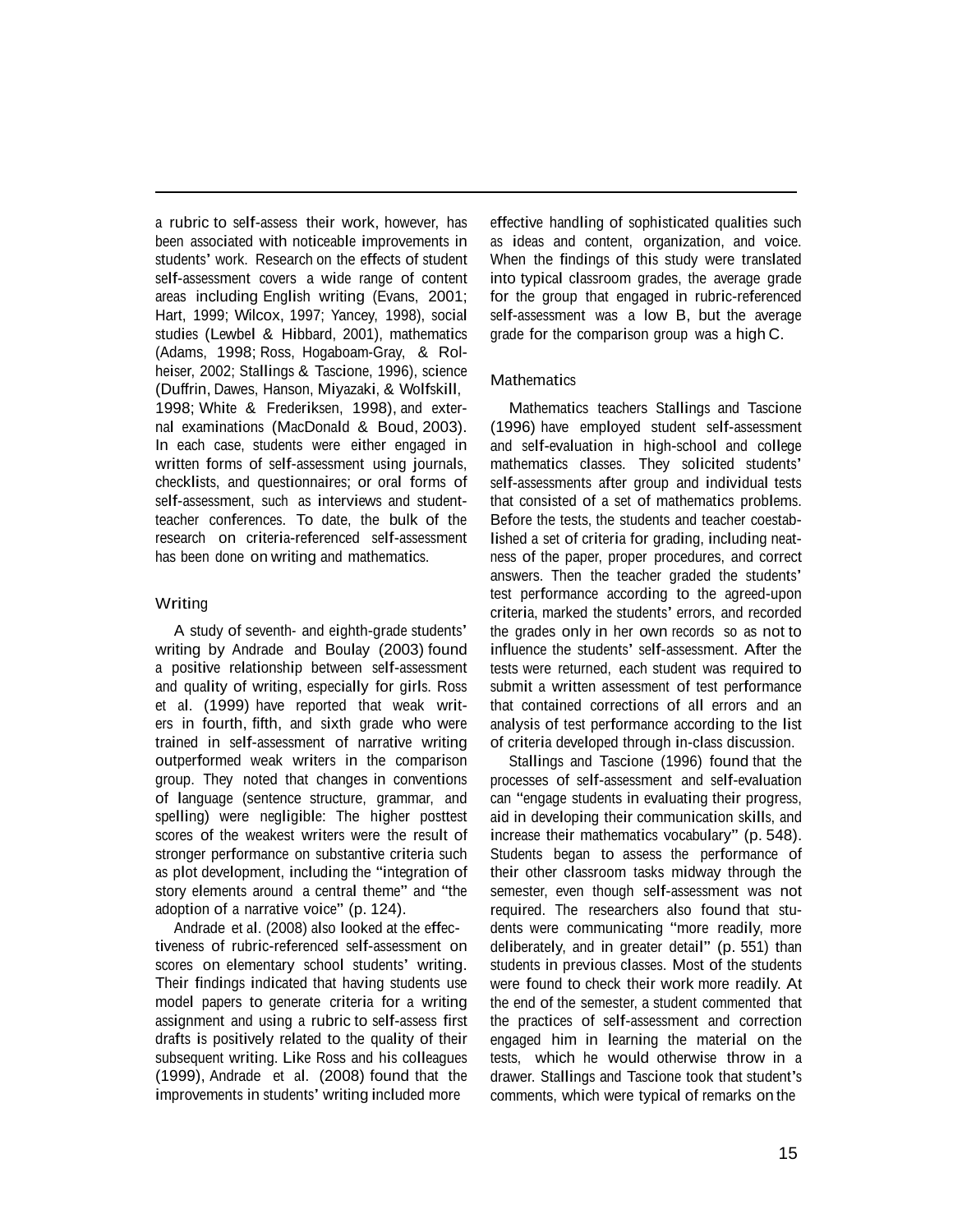self-assessment practices, as a sign of improved learner autonomy through self-assessment.

More recent empirical research has produced similar results. In a study of fifth- and sixthgrade math classes, Ross et al. (2002) found that students who were taught to self-assess outperformed other students on word problems. The difference was such that "a student at the 50th percentile in the control group would have performed at the 66th percentile if he or she had been in the treatment group. If the 50th percentile were viewed as the cut-point defining a pass, the proportion of successful students increased by 32% in the treatment" (p. 53). Black, Harrison, Lee, Marshall, and Wiliam's (2003) study of formative assessment practices in math and science classes for 11- to 15-yearolds also revealed a strong relationship between formative assessment, including self-assessment and achievement. These authors concluded that "the development of self-assessment by the student might have to be an important feature of any programme of formative assessment" (p. 14).

#### Student Responses to Self-Assessment

Students tend to embrace rubric-referenced self-assessment for a variety of reasons related to achievement and motivation. A study of undergraduate students' experiences with checklistor rubric-referenced self-assessment (Andrade & Du, 2007) indicated that students felt that selfassessment was valuable, but they needed support and practice in order to reap the full benefits of the process. Andrade and Du reported six main findings:

- 1. Students' attitudes toward self-assessment tended to become more positive as they gained experience with it. Although many students initially perceived of the requirement to selfassess as "a big pain" (Andrade & Du, 2007, p. 164), they were unanimous in reporting positive attitudes toward it after having done it.
- 2. Students felt they could self-assess effectively and were more likely to self-assess when

they knew what their teacher expected. Although students admitted that they did not always read their teacher's written expectations as carefully as they should, they craved clearly articulated requirements, criteria, and standards. Students reported that they selfassessed mostly when they knew what the teacher's expectations were. Little or no formal self-assessment was done when expectations were not articulated.

- 3. Self-assessment involved checking progress, followed by revising and reflecting. Students reported using criteria-referenced selfassessment to check on their works in progress, to guide revisions, and to reflect on their understanding of a topic. Some students admitted that they did not self-assess as often as they should and that, at least at first, they did the formal self-assessment only because it was required. Other students said their selfassessment was relatively mindless until they found that careful self-assessment could help them do better work and get better grades. They also noted that when they did selfassess, they usually used their judgments to guide revision. However, they would use their self-assessments to revise only if they had an opportunity to resubmit their work for a new, presumably higher, grade.
- 4. Students believed there were multiple benefits of self-assessment. Students said that criteriareferenced self-assessment helped them focus on key elements of an assignment, learn the material, increase their effectiveness in identifying strengths and weaknesses of their work, increase their motivation and mindfulness, and even decrease anxiety. Some students said the self-assessment made them feel more confident about their work. New research (Andrade, Wang, Du, & Akawi, in press) suggests that girls' self-efficacy or confidence for writing may be especially responsive to rubric-referenced self-assessment.
- 5. Students reported that transfer of the selfassessment process to other courses was spotty. A few students reported transferring both the process of and the criteria for selfassessment from the class in which it was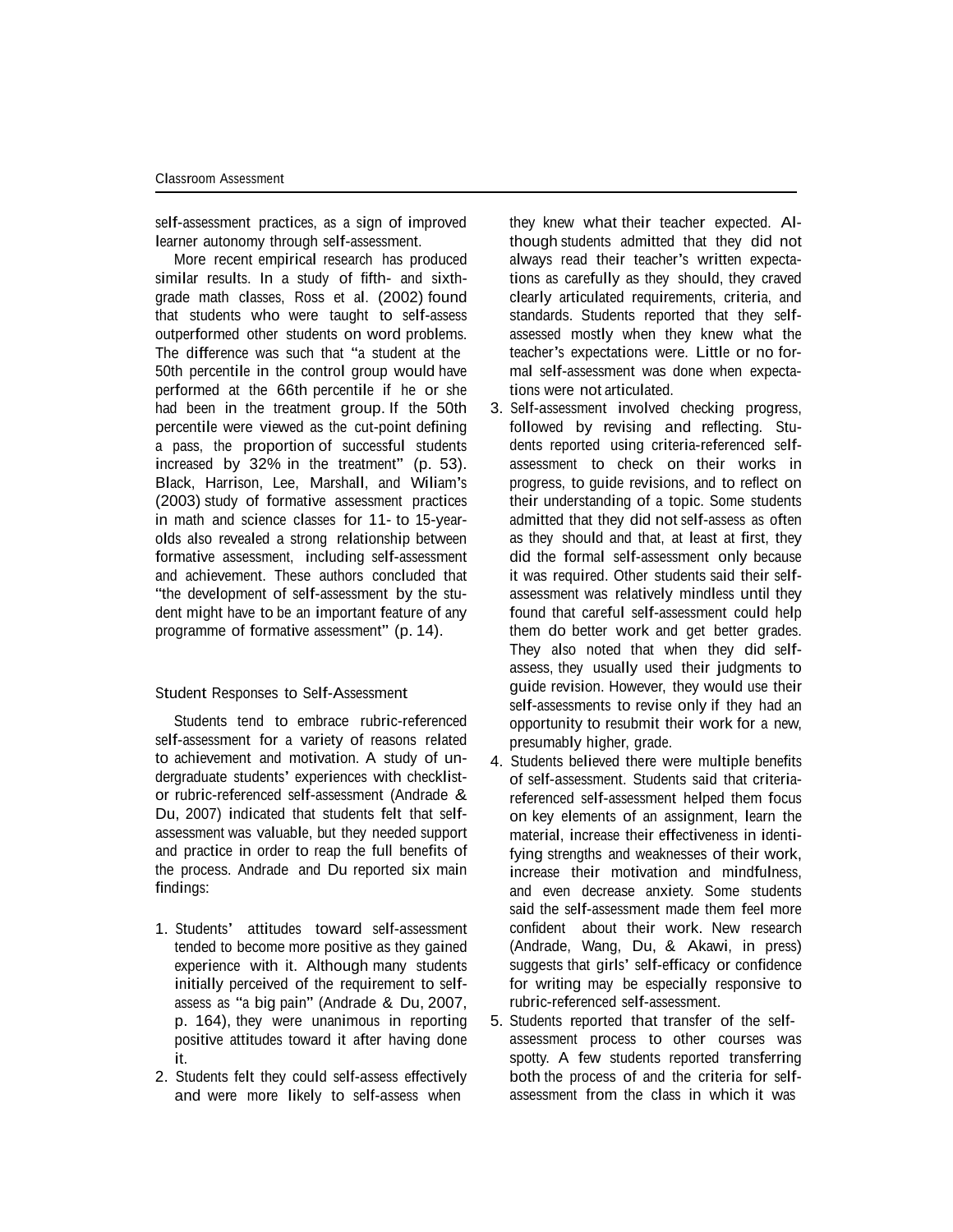required to other classes. Others, however, admitted they were not consistent in selfassessing. Most students admitted that they did not self-assess enough, or at all, in other classes. They cited a lack of motivation and a lack of support for self-assessment among the reasons they "slip" (Andrade & Du, 2007, p. 166).

6. There was sometimes a tension between teachers' expectations and students' own standards of quality. Some students were troubled by the fact that their teachers' expectations clashed with their own standards. The difference between self-assessment and "giving [teachers] what they want" was a recurring theme in the study. For example, one student commented: "We're trained to spew out what the teacher wants but, and that's where, and I'm not sure if this says that we're self-assessing or that we're simply just breaking down what the teacher wants in the paper. Basically you're just giving them what they want  $\cdots$  it is selfassessing but what is it self-assessing, it's selfassessing what the teacher wants in the paper" (Andrade & Du, 2007, p. 168). Andrade and Du concluded that this tension could be addressed through conversations between teachers and students about the matches and mismatches in their definitions of quality, and by codefining criteria for a given assignment.

Andrade and Du's (2007) findings generally mirror the results of a study of teacher professional development on middle and high school students' attitudes toward self-evaluation by Ross, Rolheiser, and Hogaboam-Gray (1998), with one glaring exception: Students in the latter study tended to develop more negative attitudes toward self-evaluation over the course of the 8-week intervention. Interestingly, the self-evaluation done by those students counted toward 5% of their final grades. It may not be surprising, then, that students voiced concerns about fairness and the possibility of cheating by inflating self-evaluations. This finding reinforces our commitment to formative uses of student selfassessment.

#### Conclusions and Encouragement

Blurring the distinction between instruction and assessment through the use of criteriareferenced self-assessment can have powerful effects on learning. The effect can be both shortterm, as when self-assessment influences student performance on a particular assignment, as well as long-term, as students become more selfregulated in their learning. We encourage educators and researchers to take advantage of what we now know about the conditions under which self-assessment is likely to meet with success. Ross (2006) recommended the following:

- 1. define the criteria by which students assess their work,
- 2. teach students how to apply the criteria,
- 3. give students feedback on their selfassessments, and
- 4. give students help in using self-assessment data to improve performance.

We recommend two additional conditions:

- 1. provide sufficient time for revision after selfassessment, and
- 2. do not turn self-assessment into selfevaluation by counting it toward a grade.

Under these conditions, criteria-referenced selfassessment can ensure that all students get the kind of feedback they need, when they need it, in order to learn and achieve.

#### References

- Adams, T. L. (1998). Alternative assessment in elementary school mathematics. Childhood Education, 74, 220–224.
- Andrade, H. (2000). Using rubrics to promote thinking and learning. Educational Leadership, 57(5), 13– 18.
- Andrade, H. (2001). The effects of instructional rubrics on learning to write. Current Issues in Education, 4(4). Retrieved January 10, 2008, from http://cie. ed.asu.edu/volume4/number4/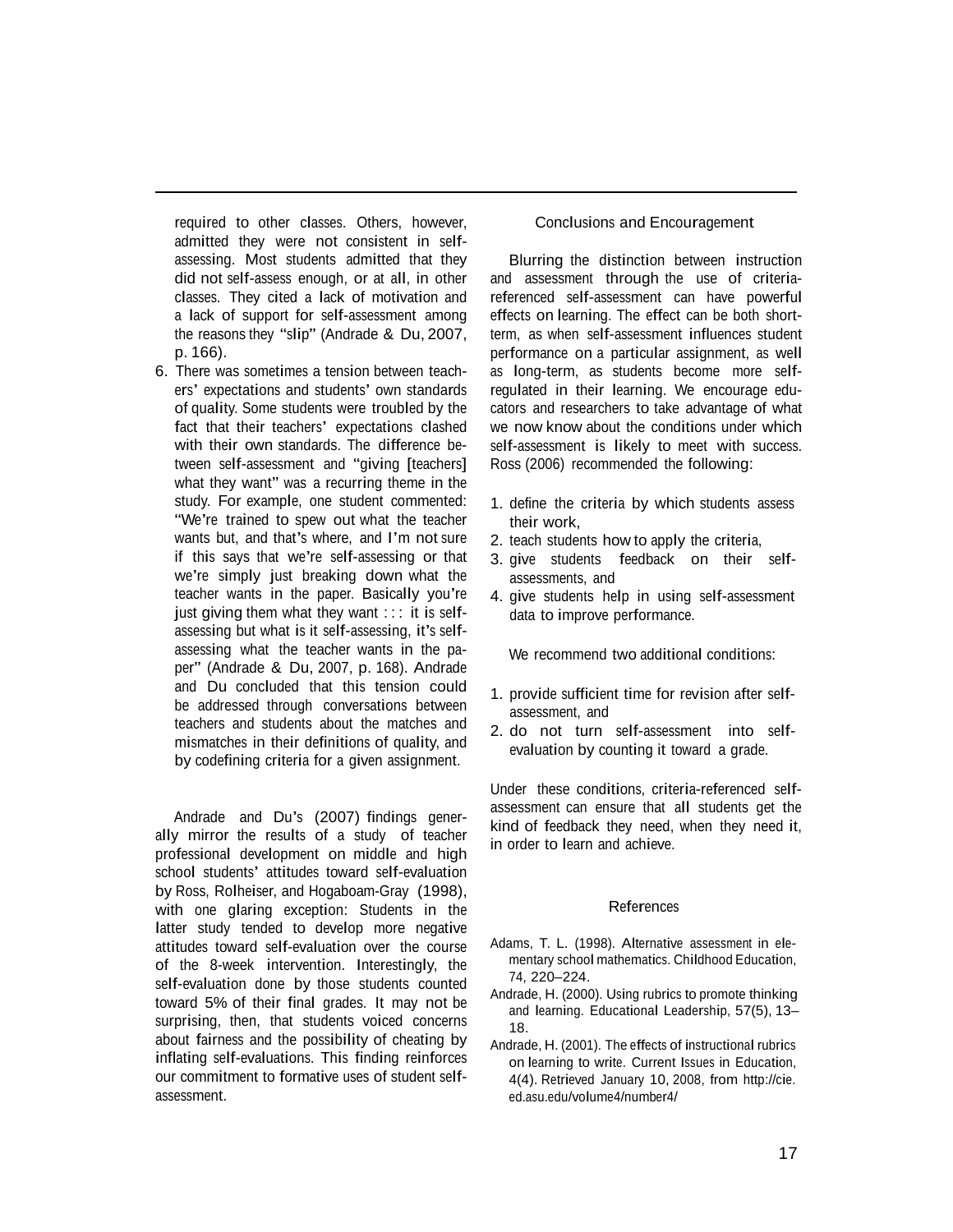- Andrade, H., & Boulay, B. (2003). Gender and the role of rubric-referenced self-assessment in learning to write. Journal of Educational Research, 97, 21– 34.
- Andrade, H., & Du, Y. (2005). Knowing what counts and thinking about quality: students report on how they use rubrics. Practical Assessment, Research and Evaluation, 10(4). Available online at: http:// PAREonline.net/getvn.asp?vD10&nD3
- Andrade, H., & Du, Y. (2007). Student responses to criteria-referenced self-assessment. Assessment and Evaluation in Higher Education, 32, 159–181.
- Andrade, H., Du, Y., & Wang, X. (2008). Putting rubrics to the test: The effect of a model, criteria generation, and rubric-referenced self-assessment on elementary school students' writing. Educational Measurement: Issues and Practices, 27(2), 3–13.
- Andrade, H., Wang, X., Du, Y., & Akawi, R. (in press). Rubric-referenced assessment and self-efficacy for writing. The Journal of Educational Research.
- Arter, J., & Chappuis, J. (2007). Creating and recognizing quality rubrics. Upper Saddle River, NJ: Pearson/Merrill Prentice Hall.
- Arter, J., & McTighe, J. (2001). Scoring rubrics in the classroom: Using performance criteria for assessing and improving student performance. Thousand Oaks, CA: Corwin Press.
- Bangert-Drowns, R. L., Kulik, C. C., Kulik, J. A., & Morgan, M. T. (1991). The instructional effect of feedback in test-like events. Review of Educational Research, 61, 213–238.
- Black, P., Harrison, C., Lee, C., Marshall, B. & Wiliam, D. (2003). Assessment for learning: Putting it into practice. Berkshire, England: Open University Press.
- Black, P., & Wiliam, D. (1998). Inside the black box: Raising standards through classroom assessment. Phi Delta Kappan, 80, 139–148.
- Boud, D., & Falchikov, N. (1989). Quantitative studies of student self-assessment in higher education: A critical analysis of findings. Higher Education, 18, 529–549.
- Brinko, L. T. (1993). The practice of giving feedback to improve teaching. Journal of Higher Education, 64, 574–593.
- Butler, D., & Winne, P. (1995). Feedback and selfregulated learning: A theoretical synthesis. Review of Educational Research, 65, 245–281.
- Crooks, T. (1988). The impact of classroom evaluation practices on students. Review of Educational Research, 58, 438–481.
- Deakin-Crick, R., Sebba, J., Harlen, W., Guoxing, Y., & Lawson, H. (2005). Systematic review of research evidence of the impact on students of self- and peer-assessment. Protocol. In Research Evidence in Education Library. London: EPPI-Centre, Social Science Research Unit, Institute of Education, University of London.
- Duffrin, N., Dawes, W., Hanson, D., Miyazaki, J., & Wolfskill, T. (1998). Transforming large introductory classes into active learning environments. Journal of Educational Technology Systems, 27, 169–78.
- Evans, K. A. (2001). Rethinking self-assessment as a tool for response. Teaching English in the Two-Year College, 28, 293–301.
- Goodrich, H. (1996). Student self-assessment: At the intersection of metacognition and authentic assessment. Unpublished doctoral dissertation, Harvard University, Cambridge, MA.
- Goodrich, H. (1997). Understanding rubrics. Educational Leadership, 54(4), 14–17.
- Gregory, K., Cameron, C., & Davies, A. (2000). Self-assessment and goal-setting. Merville, Canada: Connection.
- Hart, D. (1999). Opening assessment to our students. Social Education, 63, 343–345.
- Lewbel, S. R., & Hibbard, K. M. (2001). Are standards and true learning compatible? Principal Leadership (High School Ed.), 1(5), 16–20.
- MacDonald, B., & Boud, D. (2003). The impact of self-assessment on achievement: The effects of selfassessment training on performance in external examinations. Assessment in Education, 10, 209– 220.
- Nicol, D., & Macfarlane-Dick, D. (2006). Formative assessment and self-regulated learning: A model and seven principles of good feedback practice. Studies in Higher Education, 31, 199–218.
- Paris, S. G., & Paris, A. H. (2001). Classroom applications of research on self-regulated learning. Educational Psychologist, 36, 89–101.
- Pintrich, P. (2000). The role of goal orientation in selfregulated learning. In M. Boekaerts, P. Pintrich, & M. Zeidner (Eds.), Handbook of self-regulation (pp. 452–502). San Diego, CA: Academic Press.
- Ross, J. (2006). The reliability, validity, and utility of self-assessment. Practical Assessment, Research, and Evaluation, 11(10). Retrieved January 11, 2007, from http://pareonline.net/getvn.asp?vD11& nD10
- Ross, J. A., Hogaboam-Gray, A., & Rolheiser, C. (2002). Student self-evaluation in grade 5–6 math-